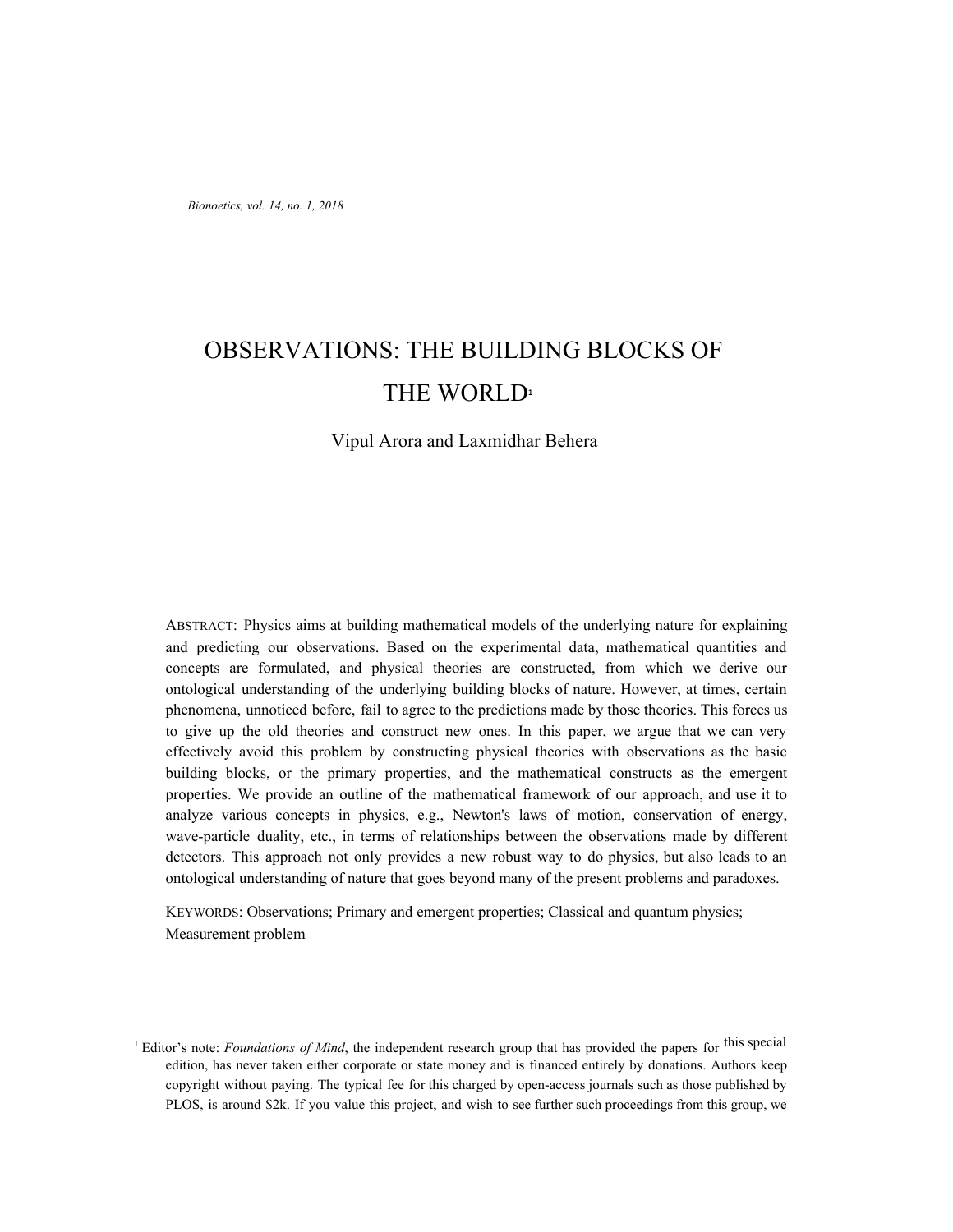ask you to consider donating to *Foundations of Mind* – as little as \$5 per download, through their website: http://www.foundationsofmind.org/donate. This will ensure there will be further published proceedings on the foundations of mind like this one for you and others to enjoy free.

www.bionoetics.org 247

#### BIONOETICS 248

## 1 INTRODUCTION

Physics aims at building mathematical models of the underlying nature for explaining and predicting our observations. From Newtonian to modern theories in physics, the general approach has been to build models that are mathematically coherent, conform to our intuitions as much as possible and successfully predict our observations. For instance, Newtonian mechanics conforms well with our intuitions, while special theory of relativity, although seems counterintuitive, is mathematically sound and predicts our observations well; both are valid physical theories.

- An important fact to be noticed here is that observational data is collected and these theories are built to model the underlying reality, which ontologically causes the data that is observed. In certain cases, however, these theories lead to some predictions which are later observed experimentally. Einstein's theory of relativity is a well-known example illustrating this case. Similarly, the law of conservation of energy comes handy to make predictions while exploring many situations unobserved before.
- Thus, assuming the nature of underlying reality in this way leads to great simplifications by providing convenient ways to understand nature, and at certain times even predicting the observations in unseen domains. But, on the other hand, these assumptions also limit us and become a great stumbling block in further enhancing our understanding. For instance, when phenomena, unnoticed before, bring observation data which does not abide by the earlier model, our understanding of the underlying reality is staggered, leading to fixing and even abandoning of the underlying physical models to build new ones. For instance, the observations of quantum behavior led to abandoning the classical understanding of nature. Nowadays, this limitation is being perceived starkly, in our quest to reconcile quantum with classical [9], unification of quantum mechanics with relativity [5, 1], and ultimately to understand biological processes [6] and consciousness [11]. In this paper, we argue that this awkward situation can be avoided if we work backwards, i.e., taking observations as the building blocks of our models. This involves modeling relationships amongst observations [2], without imposing any assumptions on the nature of underlying reality.

Our main proposal is to consider observations as the primary building blocks of objective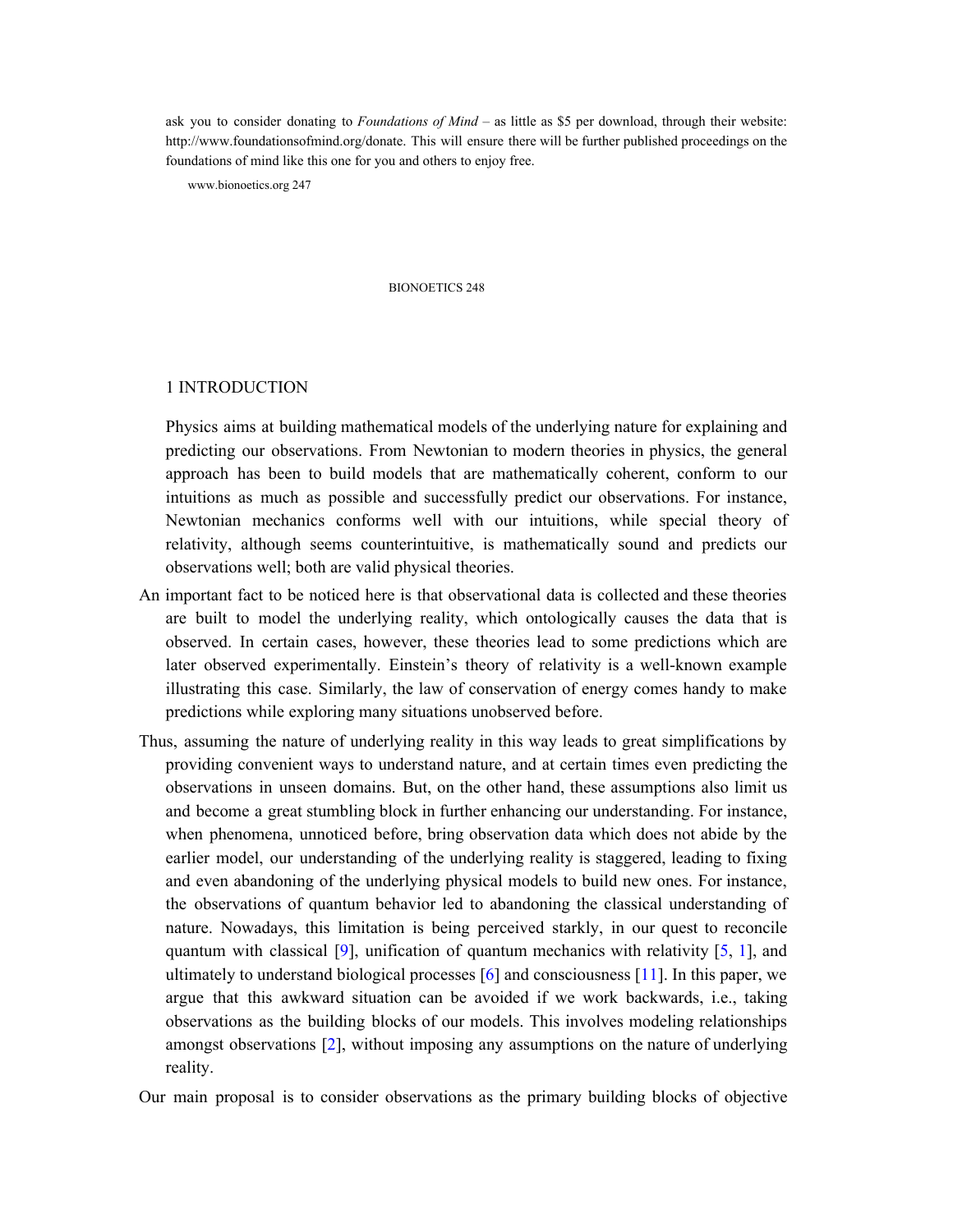reality. The correlations amongst the observations can be modeled using information principles. We start from visualizing Newtonian mechanics in terms of relationships between the detectors or the observations. What we have is a holistic experience, which we abstract out to form a physical concept. These experiences could be acquired through any of our five knowledge acquiring senses. For example, the

## VIPAL ARORA & LAXMIDHAR BEHERA 249

sense of touch or pressure can be abstracted out in the form of a quantity called 'force', F. An ordering is associated with it to give it a magnitude value. Similarly, the visual experience of movement of an object with respect to the background can be abstracted out to conceptualize 'acceleration' a. The mathematical relation  $F = ma$  captures the linear dependency of these two experiential abstractions. Here, m acts as the proportionality constant for the object under observation.

We then propose how energy can be seen in terms of informational relations. Consider the Joule's experiment of energy conversion. We have a visual experience of an object (called the weight) coming down, with respect to a fixed scale, on one hand, from which we abstract out h. On the other hand, we have a touch experience of water getting heated (experimentally, this is correlated with the visual experience of thermometer pointer rising), abstracted out as T. The law of conservation of energy correlates these experiences by formulating quantities called potential energy and heat energy. While the ontological reality is the sense observation, other quantities like F,a, energy, etc., serve as epistemic concepts serving to model the relationships between our sense experiences.

Further, we argue that quantum mechanics (QM) provides a suitable framework to work on this task, provided it is interpreted and expanded along these lines [3]. This is because, the basic quantity - a ket,  $|\Psi\rangle$  - does not assume the ontological reality of object, but allows the operators to extract information about different experiential aspects of the object in the form of observables. The Schrodinger's equation models the relationships between these experiential aspects through the Hamiltonian operator. In addition to considering QM in terms of information, this paper discusses various aspects that need to be worked upon. For example, QM presumes many quantities, like time [10, 8], mass [7], etc., privileged as absolute. We need to revise their formulation so that they are also put on an equal footing with all other observables.

# 2 OBSERVATIONS AND CLASSICAL PHYSICS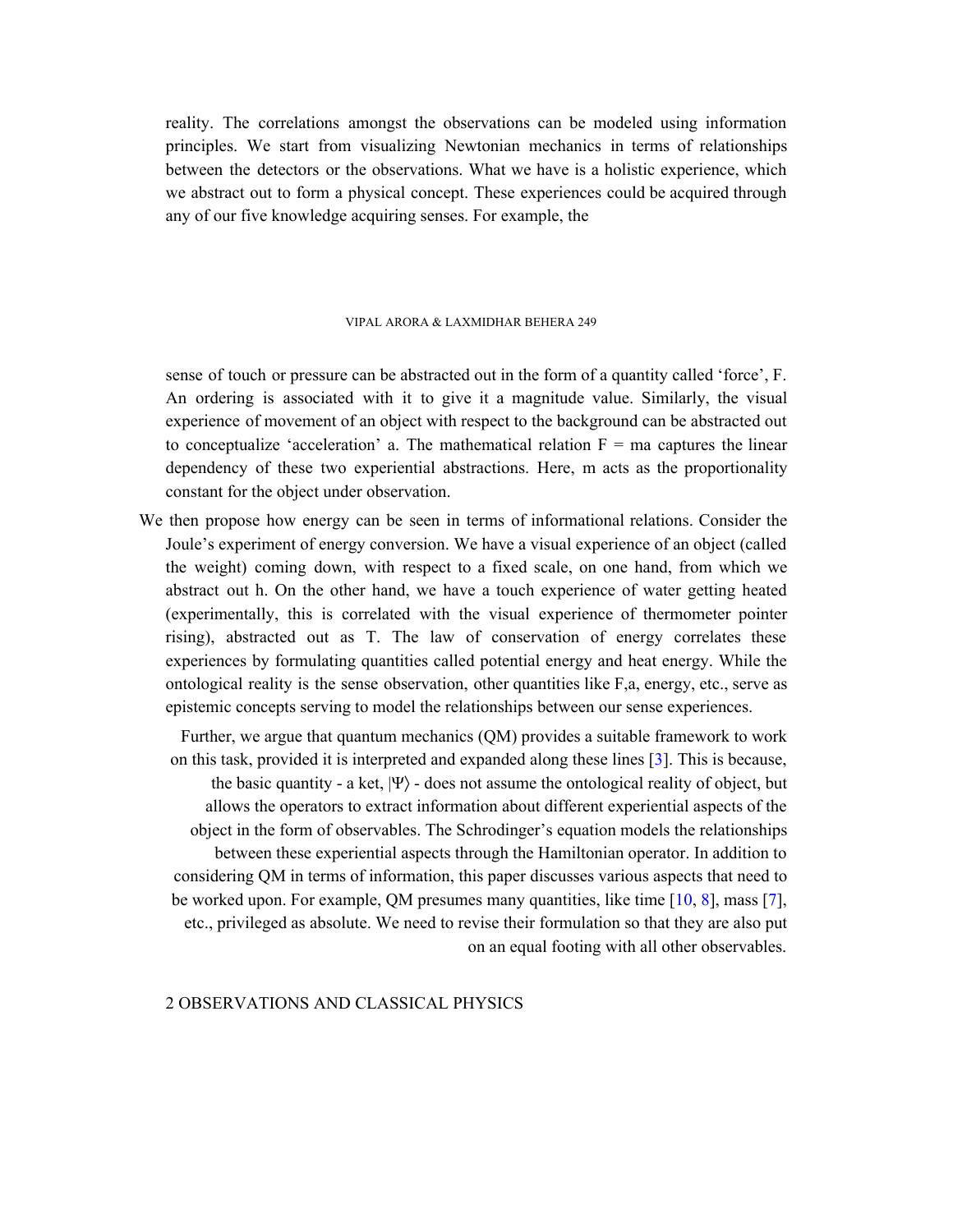Figure 1: An example visual experience

#### BIONOETICS 250

An observation takes place when a detector detects an object. An object is defined as that observation that can be identified distinctly. An observation made by our sense organ as the detector is called an experience. For instance, let represent the visual space, i.e., the space of visual experiences. This space comprises of visual objects. Our eyes are said to observe (or experience) two visual objects of and o2 if o $\neq$ o2. For example, consider the visual experience illustrated in Figure 1. From this experience, we can abstract out various aspects. For example, we may abstract out the position of the two objects, which we see as two blobs. We may also abstract out the color of each blob as two distinct objects.

Figure 2: An example visual experience

Starting from the first principles, let o be an aspect that we abstract out from an experience. Now, if we can arrange different instances of o in a relative order, we can define a quantity  $o \in R$  that quantifies that aspect of our experience. Here, R denotes a set of real numbers. Let us consider a visual experience as illustrated in Figure 2. An aspect of this experience, namely, the distance between two of the blobs, can be abstracted out as x.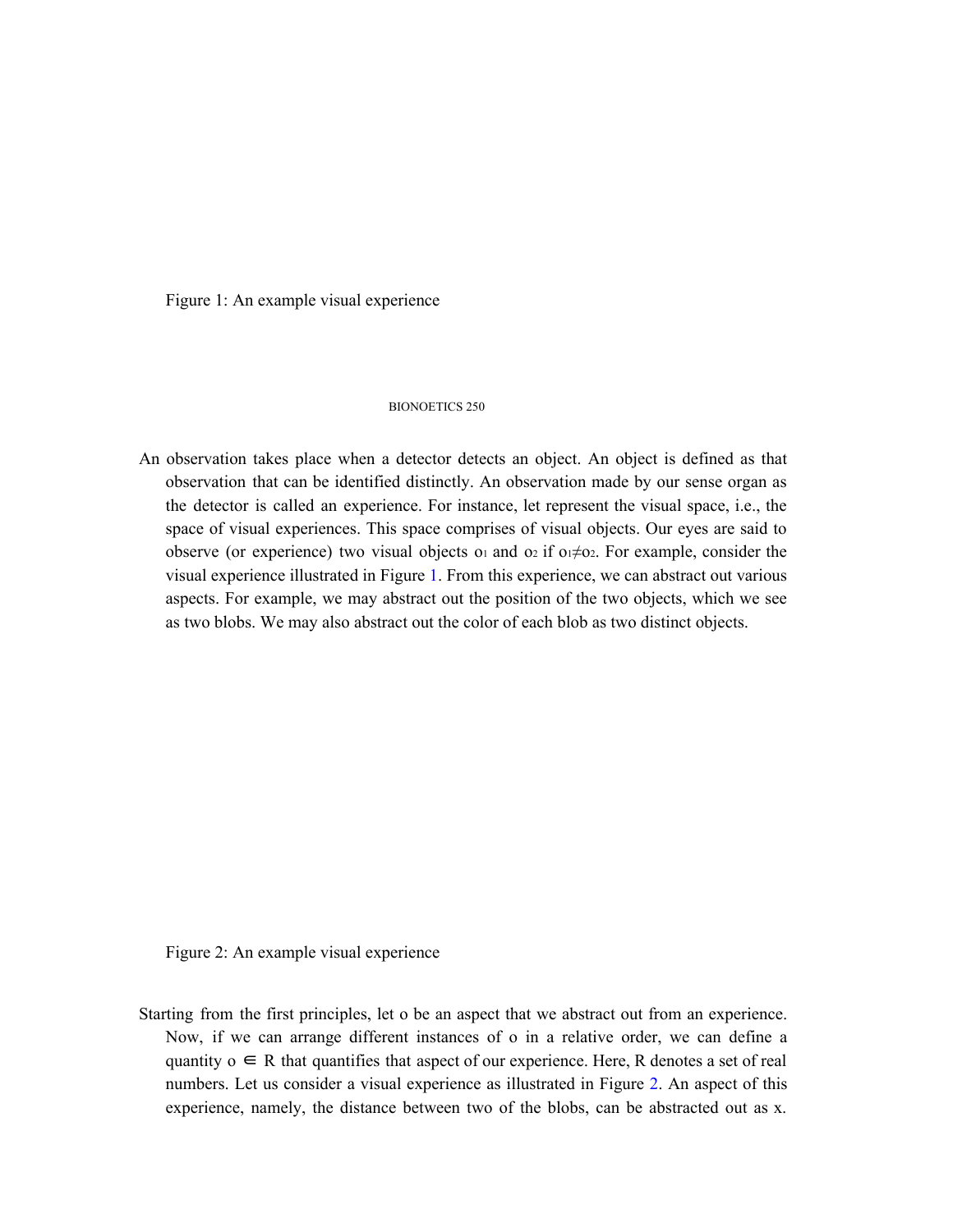This distance can be arranged in a linear order to form a quantity  $x \in R$ , which is the position of one object with respect to the other. In practice, the detector used to quantify x

is a scale ruler (meter rod, Vernier calipers, etc.); i.e.,  $D_{\text{ruler}(x)} = x$ , where, denotes an

aspect of an experience in . Further, a quantity can be standardized by comparing with respect to a fixed scale and thus defining units for it. In Figure 2, one can objectively experience that the distance between the lower balls is more than that between the upper two blobs.

Similarly, time is an important aspect of our experiences, that is experienced in the

#### VIPAL ARORA & LAXMIDHAR BEHERA 251

form of changes in experiences (say in ). We denote this aspect as t, and it can be ordered to form a quantity t, the detector for which can be a clock; i.e.,  $D_{clock}(t)$ , or in general,  $D(t)$ , which gives us an experience in visual space .

Having the notion of x and t, we can quantify the change in x using the quantities  $\dot{x} = dx/dt$ and  $\ddot{x} = d^2x/dt^2$ , known as speed and acceleration, respectively. Note here that we do not experience  $\dot{x}$  and  $\ddot{x}$  directly, but infer them from other experiences (say in ). The relationships between different experiences and parts thereof can be modeled in terms of the equations of kinematics, like

 $\dot{x}(t) = \dot{x}(0) + \ddot{x}t$  ... (1) (etc. Basically, these equations model the relations between detectors for

aspects like x and t. We call x,t or  $D(x)$ ,  $D(t)$  as the primary properties of any object (or

phenomena) under study, while the quantities like x,t, etc., or  $\dot{x}$ ,  $\dot{x}$ , etc., as the emergent properties.

- Definition. The primary properties are the objective aspects of our sense experiences. The emergent properties are the quantities that are either constructed to quantify the primary properties or are assumed as mathematical tools to model relationships amongst the different primary properties.
- Now, we can introduce another kind of sense experience, namely, touch . An aspect of this is the pressure or force experienced. We denote the force as F from which a quantity  $F \subseteq R$ can be formulated. The detector for F can be a weighing balance, i.e.  $D_{\text{balance}}(F)$ , or in general,  $D(F)$ . Note that we experience  $D_{\text{balance}}(F)$  in the visual space

and find it correlated with our touch experience F.

The second law of Newton models the relationship between the detectors  $D(F)$ ,  $D(x)$  and  $D(t)$ . But it does so by assuming the quantities  $F$  and  $\ddot{x}$ , which when observed, correspond to these detectors. The two quantities are linearly related as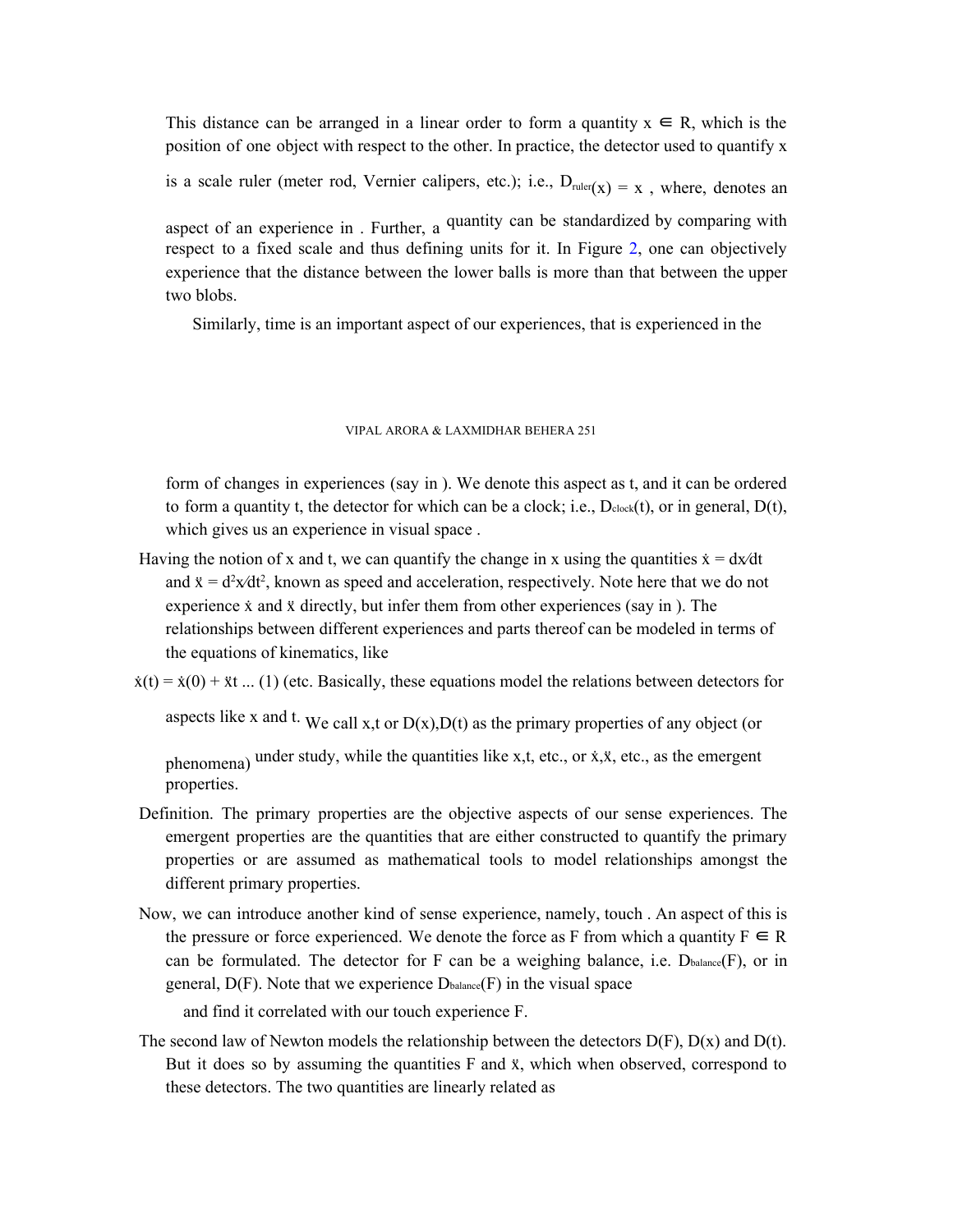$F = m\ddot{x}$  ... (2) where, m is the proportionality constant. Hence, this equation relates the aspects of our experiences – namely, F,x,t.

Consider another experiment on energy conversion, where an object (in visual or touch space) falling through a certain height raises the temperature of water. The height is experienced as x. Temperature T is an aspect of our touch experience, i.e., T , for which a quantity T is assumed. The relation between these quantities is formulated as  $\Delta T \propto \Delta x$ . Further certain quantities like the mass m of the object is assumed to be a fixed property of the object, derived from Eq. (2) and likewise, the quantity called mass M of water. The acceleration due to gravity g is formulated as a constant quantity derived from the observation that free falling objects show the same value of ẍ. Finally, we arrive at an equation which contains quantities associated with

## BIONOETICS 252

each object separately, and we call that expression as energy, E. Hence, E is an emergent property even farther removed from the primary properties. However, we find that for different kinds of objects, we can define such expressions which model the relationships between the primary properties of one object with those of others.

We see in the above examples that different equations model relationships between different detectors. If we have just  $D(x)$  and  $D(t)$ , their relation is modeled via kinematic equations. If we add D(F) to these detectors, their relationship is modeled using Newton's equations. Furthermore, the energy equation models relationships between different detectors, e.g.  $D(x)$ ,  $D(t)$  and  $D(T)$ .

3 PRIMARY AND EMERGENT PROPERTIES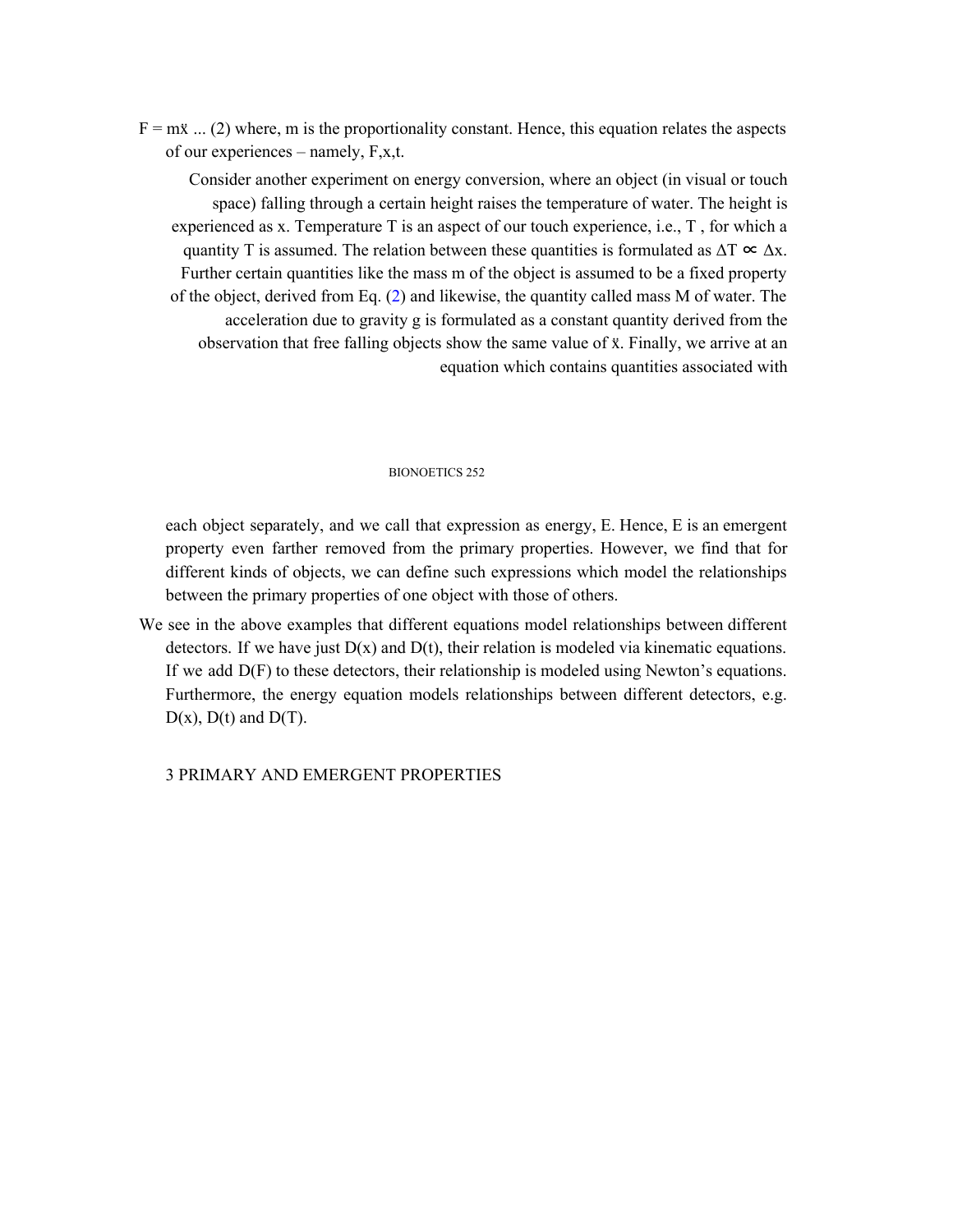Figure 3: Sense experiences lead to the derivation of primary properties, which further lead to the derivation of emergent properties.

We pause here for a moment to reflect on the framework we have introduced in the previous section. We see that what we have primarily is the sense experience. The space of these experiences could be (visual space), (touch space), (hearing space), etc. We abstract out aspects like x,F,t, etc. from them, which are still directly observable. We call them as the primary properties. Then, we define detectors D to quantify these observables. Based on the observations made by the detectors, we define quantities like  $x, F, t$ , etc. We call them as emergent properties. Classical physics tries to

## VIPAL ARORA & LAXMIDHAR BEHERA 253

capture the relations between different observations  $D(·)$  by assuming the aforementioned quantities to be present as ontological properties of objects and formulating relations between these quantities. Furthermore, there are quantities like m,E, etc., which are not directly experienced but they help in modelling mathematical relationships. These are higher emergent properties. Figure 3 illustrates this chain of derivations pictorially.

Historically, philosophers like Galileo have defined the primary properties as those properties (like length, position, etc.) of an object that can be defined independent of any observer, while the subjective properties associated with sense perceptions are defined as secondary properties. In that notion, the primary properties provide objective factual information about the objects, and the secondary properties do not provide such information.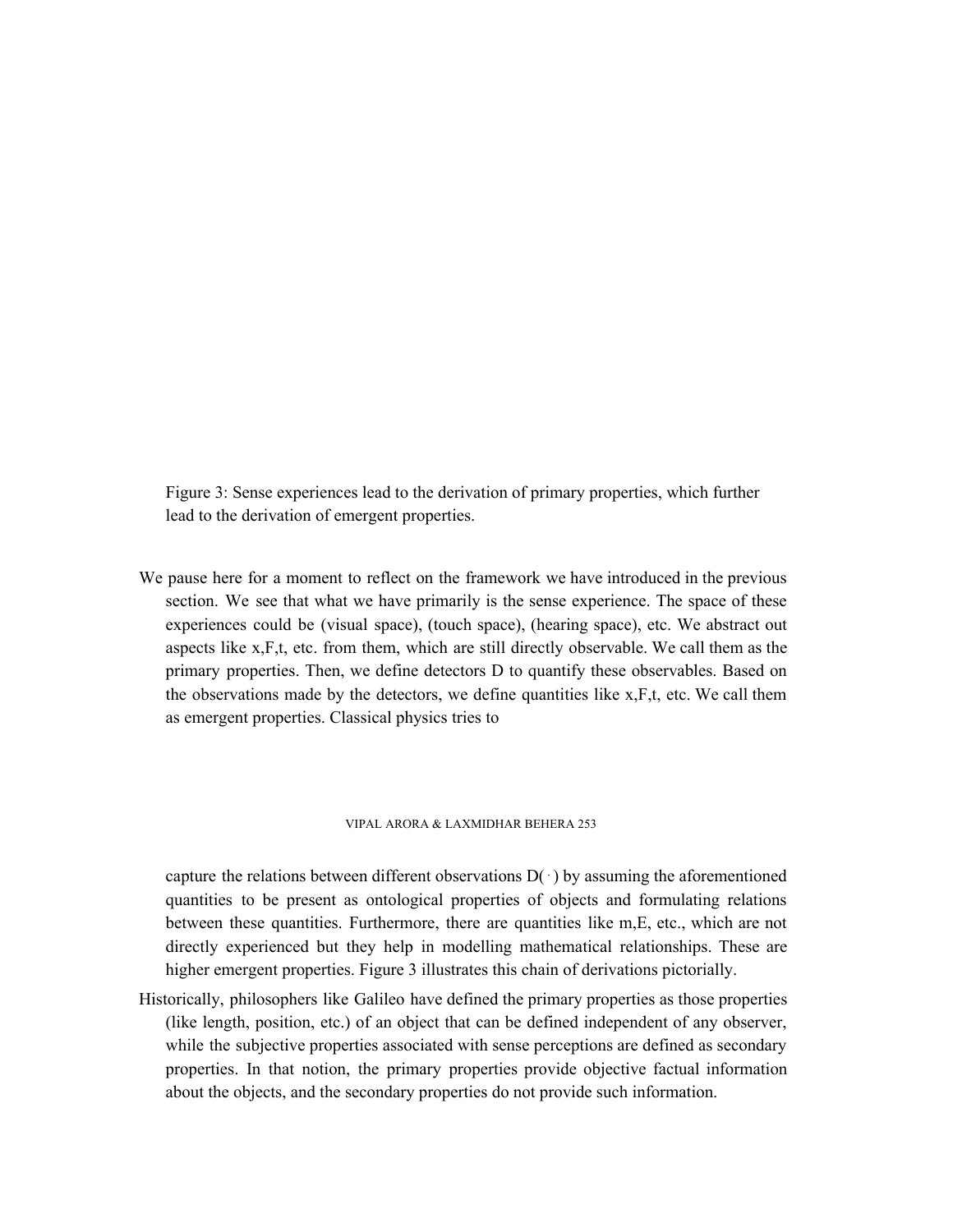- The above conception tries to separate the observer from objective reality. In contrast, we present a notion of primary properties where the observer plays an important role, while they still convey objective information about the object. The emergent properties, on the other hand, are formulated to help in formulating the relations to predict the primary properties. Mostly they are quantified by the detectors. Unfortunately, many a times we try to give an ontological status to the emergent properties. The present reductionist science is a consequence of this attempt.
- In many cases, it is observed that addition of more detectors makes certain emergent properties to be no longer valid. At times, certain phenomena lead to finding detectors that no longer conform to the existing emergent properties. This leads to crumbling of our existing view of reality and we are forced to fix or even abandon the existing physical models. This is also true for our understanding of reality. For example, our intuitions based on classical emergent properties meet a hard time while understanding quantum phenomena. Hence, the over-dependence of the present science on such emergent properties need to be reduced by building models closer to the primary properties.

## 4 OBSERVATIONS AND QUANTUM PHYSICS

In the previous sections, we saw the difference between primary and emergent properties. Also, we saw how classical mechanics makes many assumptions while formulating relations between emergent properties. However, many of these assumptions on classical emergent properties were shaken in many experiments. This led to the formulation of quantum mechanics, which relinquishes these assumptions. One of the foremost amongst such assumptions was the one regarding ontological existence of these classical emergent properties. For instance, the famous double slit

## BIONOETICS 254

experiment forced us to give up the assumption of ontological existence of quantities like position x and momentum p.

Another kind of experiments that laid the foundations of quantum mechanics are concerning how light interacts with different solutions. This area is known as absorption spectroscopy. Light is passed through a certain solution (or vapors) and its spectrum is obtained by passing through a prism (or more sophisticated spectrometers). The intensity I of light is obtained as a function of frequency ν. Here, spectrum corresponds to a visual experience. Frequency ν is an emergent property or quantity which corresponds to the position x or the color of the spectral line. Similarly, I is a quantity derived from the intensity aspect of the visual experience. It is observed that when white light is passed through a certain solution, certain frequency lines are missing in the spectrum, as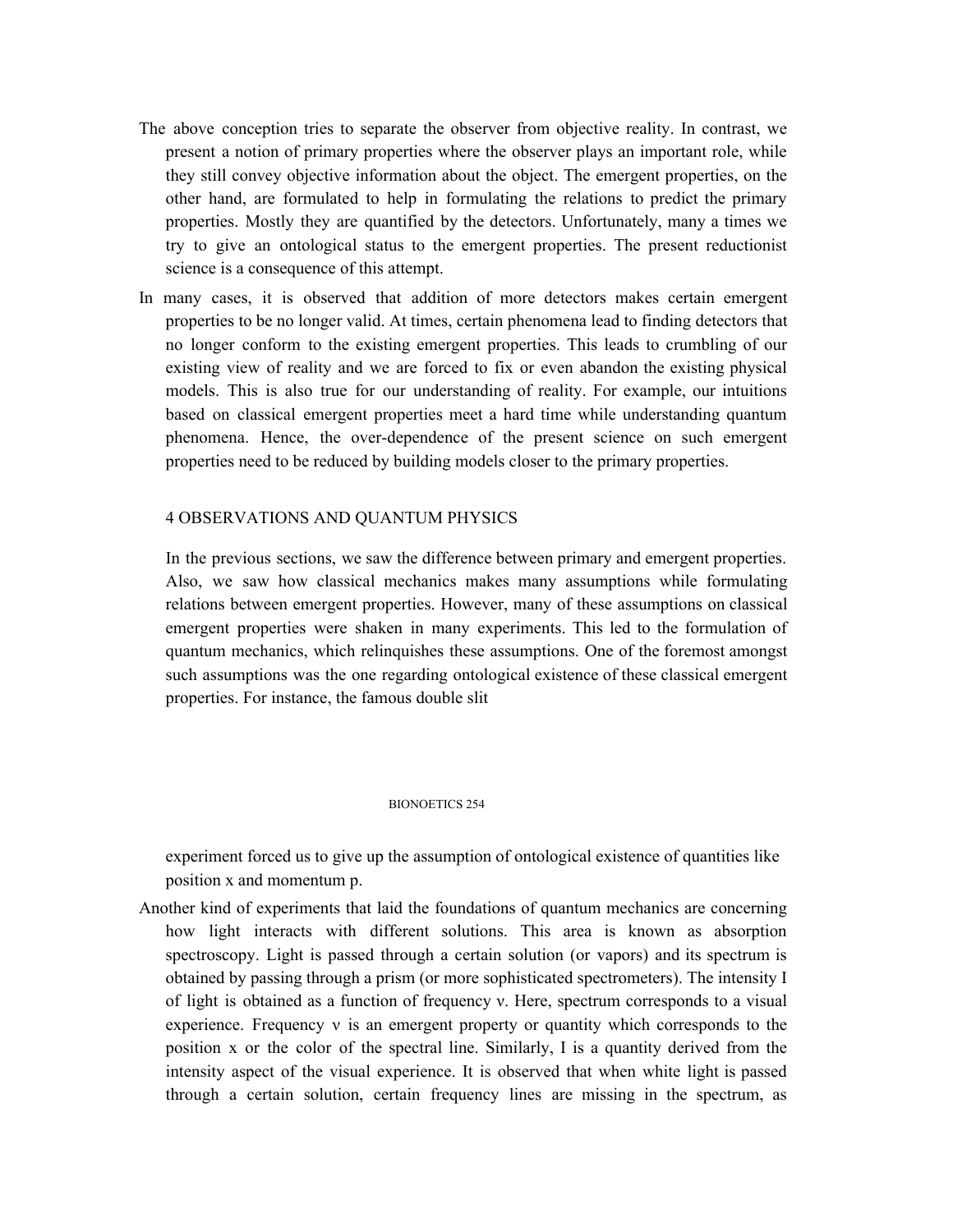compared to the spectrum of light not passed through that solution. This led the physicists to attribute this absorption of frequencies by a solution to the electronic structure of that solution. While different physicists were proposing different emergent properties, Heisenberg emphasized that "physical theories should concentrate on quantities closely related to the observations". In other words, formulating emergent properties too far removed from the primary properties might lead one to trouble, and hence, one should prefer working as close to the primary properties as possible. Furthermore, assuming those emergent properties to be ontologically true is obviously disastrous.

- For modeling the spectral lines observed in the absorption spectrum, Heisenberg considered the idea of Bohr orbits as unimportant because it was based on assuming quantities like position and period of revolution of electrons which are far removed from observation. On the contrary, he formulated matrix mechanics [4] in terms of quantities more closely related to observations.
- Similarly, Schrödinger formulated wave mechanics, which is based on a quantity called wave function. In Dirac's notation, the underlying object can be represented as  $|\psi\rangle$ , which imposes no assumptions on the ontological nature of the object. When this object is observed using a position detector, its expected value is given by  $\langle \psi | \psi \rangle$ , where, is the position operator. The actual value observed by the detector can, however, be represented as  $D_x(\psi)$ . The relationships between different observations (i.e., outcomes of detectors) are defined with the help of operators,  $, \hat{H}$ , etc., and  $|\psi\rangle$ . Quantities like x,p,E, etc. are used

in quantum mechanics to denote their observed values  $D_{x(\psi),D^p(\psi),D^p(\psi)}$ , etc. only and

not any ontological quantities.

Here we see that the formulation of quantum mechanics allows one to work closer to the primary properties and imposes minimum assumptions on the emergent properties. However, in the present formulation, several quantities like mass m, time t,

## VIPAL ARORA & LAXMIDHAR BEHERA 255

etc. appear to have a status similar to their classical analogues. These quantities appear as absolute properties, more or less independent of observation. Straightening such discrepancies will pave the way forward and will also help in mitigating the difficulties we are finding in reconciling quantum mechanics with relativity.

# 5 OBSERVATIONS AND THE WAY FORWARD

In this section, we present, with an example, the outline of how we plan to analyze the observed physical phenomena. We point out how present physical theories assume the ontological presence of certain objects to be causing the observations. We present an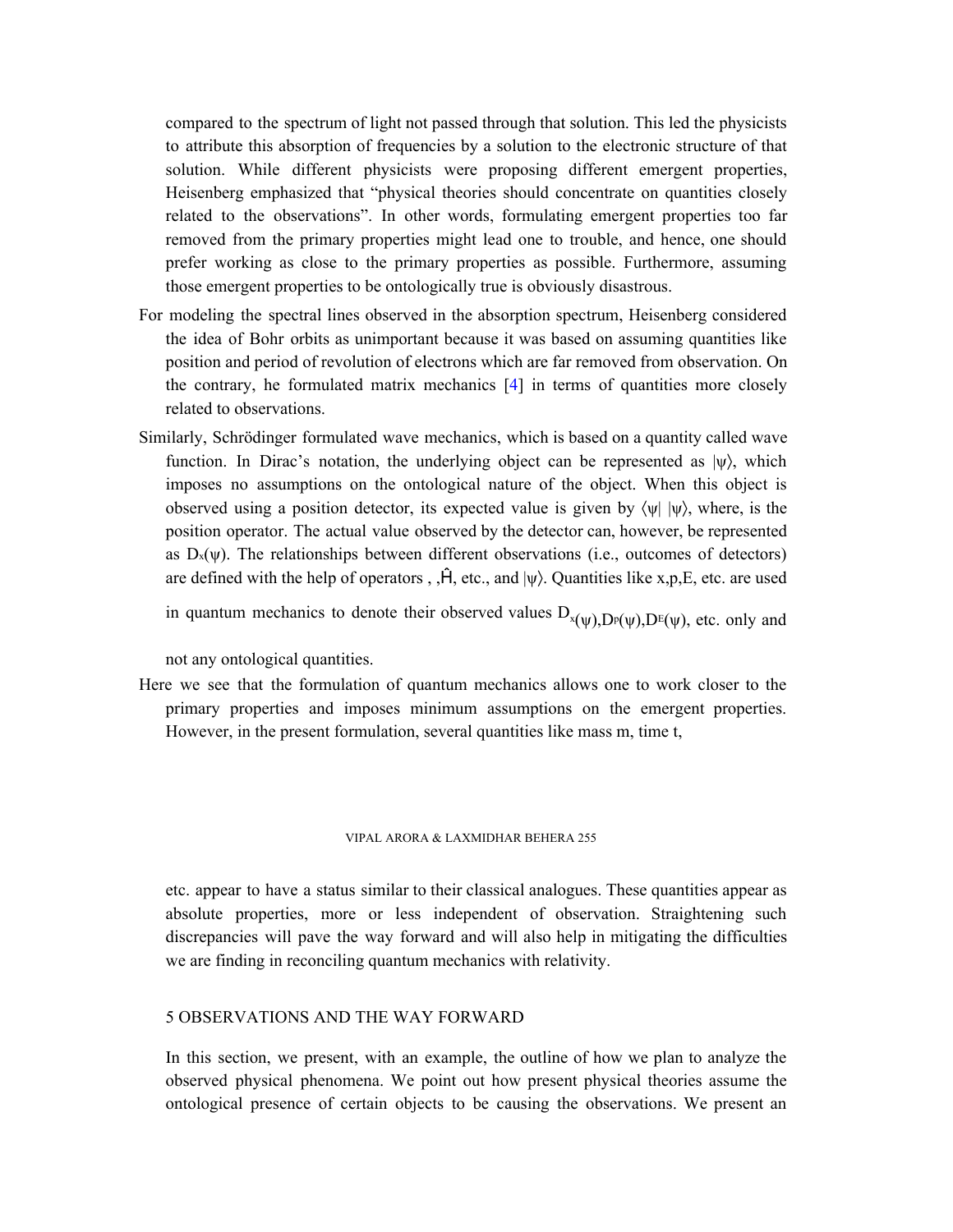alternative way to model the phenomena in terms of sources, detectors, and the informational relationships amongst them.

- Let us analyze what we call now an electron. When a high voltage is applied to metal plates, a beam of light is observed (earlier called as a cathode ray). This is observed to interact with a number of detectors in characteristic ways. From these observations, the nature of this phenomenon can be abstracted out. It is observed to interact with electric and magnetic fields, so a charge and magnetic moment, respectively, are assigned to it. This beam is observed to bend in the presence of electric and magnetic fields. From the relationship between force (exerted by electric or magnetic field) and acceleration (the deviation of the beam), it is assigned a mass (J. J. Thomson found the charge-to-mass ratio in his classic experiments). Generally, these kinds of properties are known to be shown by what we call particles, so this ray is assumed to be made of particles, named as electrons. However, we come across more kinds of detectors eventually, where these electrons show another kind of relationships, not known to be shown by other kinds of 'particles'. When this ray is passed through two narrow slits, which are very close to each other, and projected on a far screen, an interference pattern is observed, i.e., a property known to be associated with waves. Further, when the intensity of the ray is reduced, one can observe instantaneous spots on the screen, which, when accumulated, form an interference pattern. These kinds of relationships cause our intuitions about particles and waves to merge awkwardly, leading to the long-standing confusion, famously known as the wave-particle duality or the measurement problem.
- We propose to revisit the scenario from a different perspective, namely, in terms of source and detectors. The source is a metal plate at high voltage (a cathode) and we make a variety of observations with different kinds of detectors. Instead of assuming an absolute entity called electron and trying to formulate an absolute picture of it, we can talk in terms of a relational entity related to different detectors in characteristic ways. The next step for us is to formulate these relationships between a source and a detector

#### BIONOETICS 256

in a coherent way. This will not only deliver us from the perennial wave-particle duality, but will open up possibilities to understand the nature in a much broader way, without limiting ourselves to the pre-conceived notions. Such an approach, where we talk in terms of relationships of a source with detectors, also imparts a semantic meaning to the objects under study. We find the formulation of quantum mechanics to be a useful framework in this direction, where the object to be studied is represented as  $|\psi\rangle$ , which is a relational entity. It has different relations with different detectors, which are represented as operators. However, the present formulation has many limitations. While it considers many physical properties as relational, still some of them, e.g., time, mass, charge, etc.,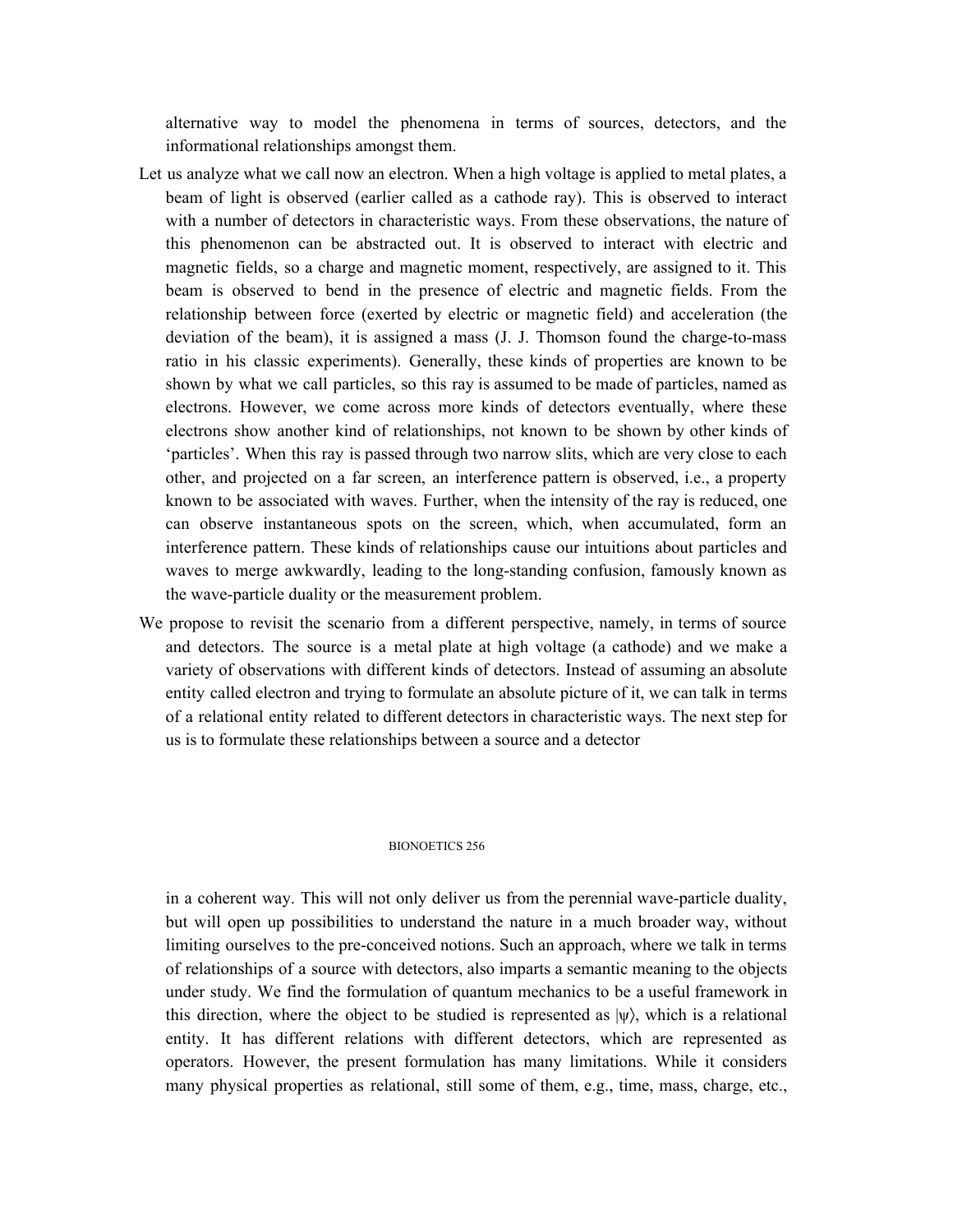are given an absolute status. Secondly, it is applied only at microscopic scales, while, at the macroscopic level, the absolute nature of the objects and physical quantities is assumed. We are working towards a mathematical formulation, some of which is presented in the preceding sections, that will enable us to talk directly in terms of the observed relationships between sources and detectors. Such a framework will not only give a semantic meaning to the mathematical quantities and formulas, but will also be robust to newer discoveries. Instead of collapsing, it will allow the newer relationships to be incorporated seamlessly to the existing repertoire of knowledge.

# 6 CONCLUSION

In this paper, we presented the fallacy of the present physical theories which ascribe an absolute status to various physical quantities and objects. Such theories provide a limited (even if coherent) picture of the physical objects, and face multiple problems and paradoxes when seen from a bigger perspective. We point out that these quantities and objects are derived from experimental observations, and hence, are emergent. Hence, instead of ascribing an absolute, or primary, status to them, it is far better to talk in terms of observations as primary. We discussed in this paper, that what we actually have are the experiences. But assuming these emergent properties to exist independent of the underlying primary properties and the observations, leads us into troubles. The semantic meaning in these emergent properties lies in as much as they correlate with the primary properties. Emergent properties and the formulation of relations amongst them helps us in capturing the relationships amongst the primary properties. This undermines any attempts to establish the ontological nature of emergent properties. We can at best talk of the ontological nature of the primary properties. From there, we can formulate relationships between a source and various detectors.

We hope that doing science based on observations, detectors and their relationships provides not only a systematic paradigm to study nature but also provides a semantic

#### VIPAL ARORA & LAXMIDHAR BEHERA 257

meaning to it. We presented an example analysis of an electron in terms of such relational properties.

- Currently, we are working towards building a mathematical framework of relational properties which will give a more concrete form to the approach we presented in this paper. We hope that this will bring in a unified way to study a wide range of phenomena at a wide range of scales, including both macroscopic as well as microscopic.
- Whilst this approach calls for a fundamental change in our understanding of the world, it has a great potential to help us in finding new insights that will break the glass ceiling in the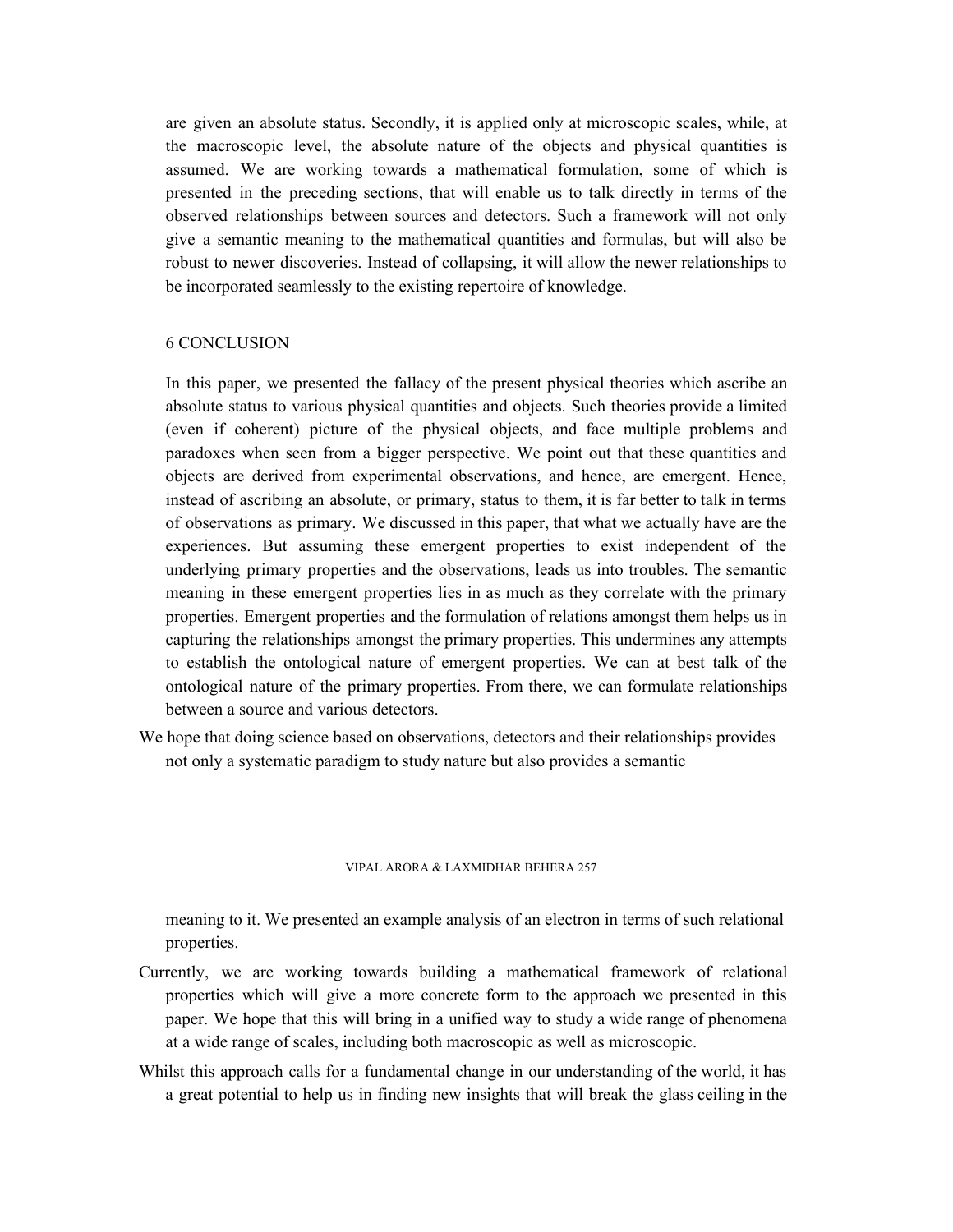form of multifarious problems our present physical theories are facing. This will lead to bringing about a more holistic science, and therefrom, more holistic technologies. This will also bring a new light to our understanding of consciousness, i.e., instead of trying to find what biochemical processes cause observation or sense perception, we can take observation as the fundamental ontological reality and find how biochemical processes are related with the changes in our sense perceptions.

> Department of Electrical Engineering, IIT Kanpur, India vipular.iitk@gmail.com lbehera@iitk.ac.in

## REFERENCES

[1] Dijkgraaf, R. (2017). To Solve the Biggest Mystery in Physics, Join Two Kinds of Law, *Quanta Mag*., retrieved from https://www.quantamagazine.org/to-solvethe-biggest-mystery-in-physics-join-two-kinds-of-law-20170907/. [2] Gomatam, R. (1999). Quantum Theory and Observation Problem, *Journal of*

*Consciousness Studies*, 6(11-12), pp. 173-190. [3] Gomatam, R. (2009). Quantum Theory, the Chinese Room Argument and the Symbol Grounding Problem, in Bruza, P. et al. (Eds.), *Lecture Notes in Computer Science*, Volume 5494, pp. 174-183, Springer [4] Heisenberg, W. (1925). Quantum-theoretical re-interpretation of kinematic and

mechanical relations, *Z. Phys.* 33, p. 879. [5] Marletto, C., and Vedral, V. (2017). Witness gravitys quantum side in the lab,

*Nature*, 547(7662), 156-158.

## BIONOETICS 258

[6] Peterson, R. T. (2008). Chemical biology and the limits of reductionism, *Nature Chem. Biol.*, 4, 635638. [7] Ramachandran, R. (2012). Quantum view of Mass, arXiv preprint

arXiv:1208.5852. [8] Singh, T. P. (2015). *The problem of time and the problem of quantum measurement, in Re-*

*Thinking Time at the Interface of Physics and Philosophy* (pp. 177-191). Springer. [9] Werbos, P. J. (2008). Bells theorem, many worlds and backwards-time physics: Not

just a matter of interpretation, *Int. J. Theor. Phys.*, 47, 28622874. [10] Wolchover, N.